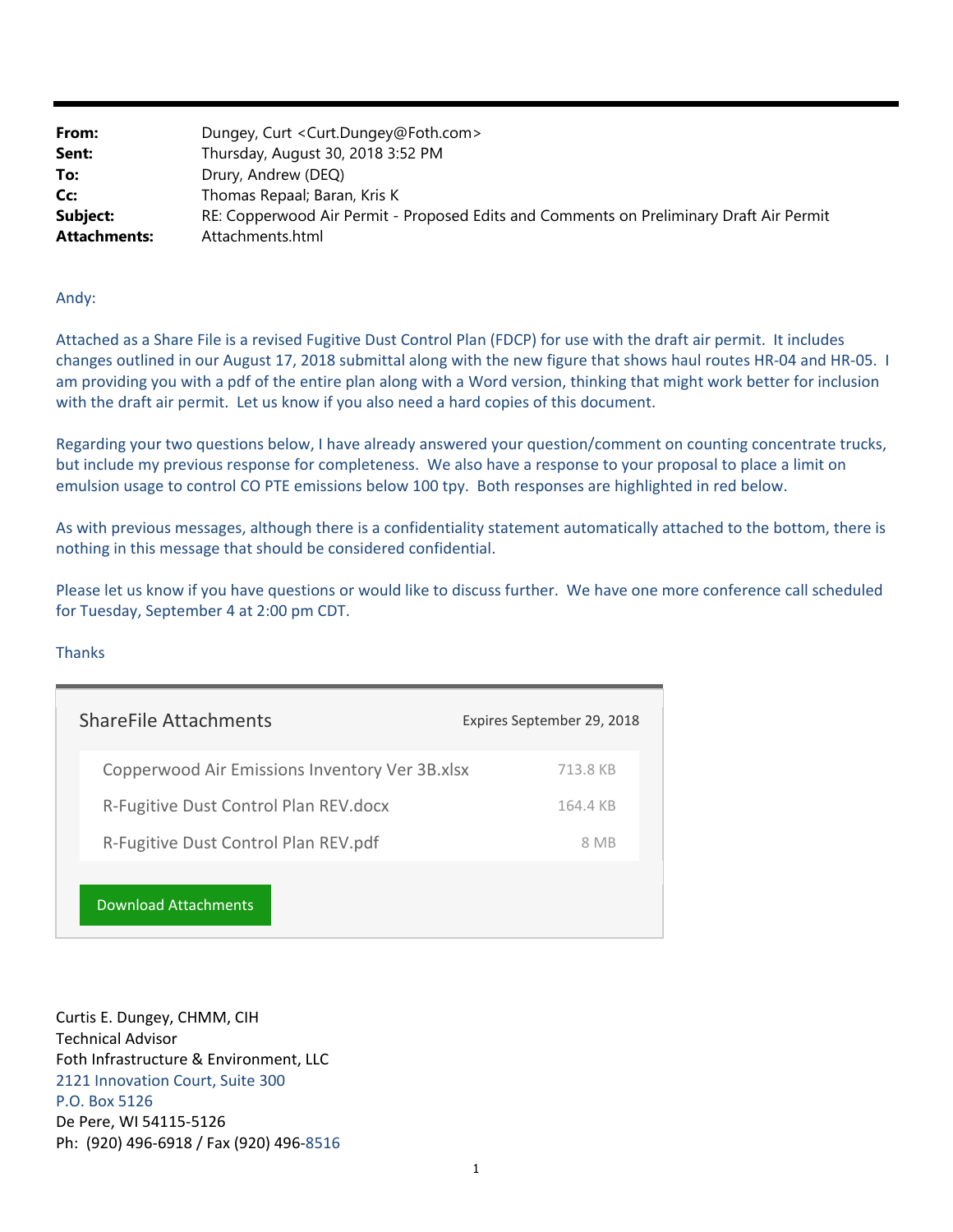Go Green, keep it on the screen. Please do not print this email unless necessary.

 (DEQ) [<LANCASTERE1@michigan.gov>; Ca](mailto:LANCASTERE1@michigan.gov)rlson, Nicholas (DEQ) [<CarlsonN1@michigan.gov>; Sm](mailto:CarlsonN1@michigan.gov)ith, Cindy (DEQ) **From:** Drury, Andrew (DEQ) [\[mailto:DRURYA@michigan.gov\]](mailto:DRURYA@michigan.gov])  **Sent:** Tuesday, August 28, 2018 3:16 PM **To:** Dungey, Curt [<Curt.Dungey@Foth.com>](mailto:Curt.Dungey@Foth.com) **Cc:** Thomas Repaal <[thomas.repaal@highlandcopper.com>;](mailto:thomas.repaal@highlandcopper.com) Baran, Kris K [<Kris.Baran@Foth.com>; La](mailto:Kris.Baran@Foth.com)ncaster, Edward [<SMITHC17@michigan.gov>](mailto:SMITHC17@michigan.gov)  **Subject:** RE: Copperwood Air Permit ‐ Proposed Edits and Comments on Preliminary Draft Air Permit

Curt,

Thank you for the comments on the conditions.

 inclusion in Appendix A of the conditions. Revised Fugitive Dust Control Plan is attached. As we discussed on the phone, please send an electronic version of an up to date draft dust plan for

transport trucks" will be calculated. The permit condition should probably state "payload equivalent Also, could you provide an example of how the "gross equivalent number of 40-ton concentrate number of 20-ton concentrate trucks." Based on the estimated maximum production rate of 183,347 tons per year, this works out to be 9,168 truck trips per year based on a 20-ton payload maximum per the emission calculations. This can be documented through weighing incoming empty trucks (weights may vary slightly) and weighing the outgoing truck with payload. Assuming this rate, the facility should be able to meet the proposed 9,200 truck trips per year.

period. Please let me know what you think of this proposal. After conferring with its mining I am preparing the final draft conditions and think it may be good to include a limit on the amount of emulsion that can be used, given that the CO PTE is above 90 tons per year and most of that comes from the blasting. I would propose a limit of 2,350 tons of emulsion per 12-month rolling time consultant, Copperwood would like to propose an emulsion limit of 2,650 tons/year, based on a 12 month rolling average. This would be based on a new emulsion powder factor of 1.8 lb/ton calculated by the mining consultant. This is slightly higher than the previous 1.6 lb/ton. While they will not be using this amount of emulsion in early stages of mining, they may need more cushion as mine operations ramp up in a few years. At the same time, Copperwood would be willing to limit propane usage on the mine heaters to a maximum of 4,000 hours per year. Emission calculations used 8760 hours per year. Making these changes would result in a maximum combined CO PTE of 98.4 tpy from all facility activities. Revised emission calculations (Version 3B) are included with this message to demonstrate how this would work. The changes I note are highlighted in light blue on the Underground tab and Summary of Criteria Pollutants tab.

Thank you,

Andrew Drury, Senior Environmental Engineer General Manufacturing/Chemical Process Unit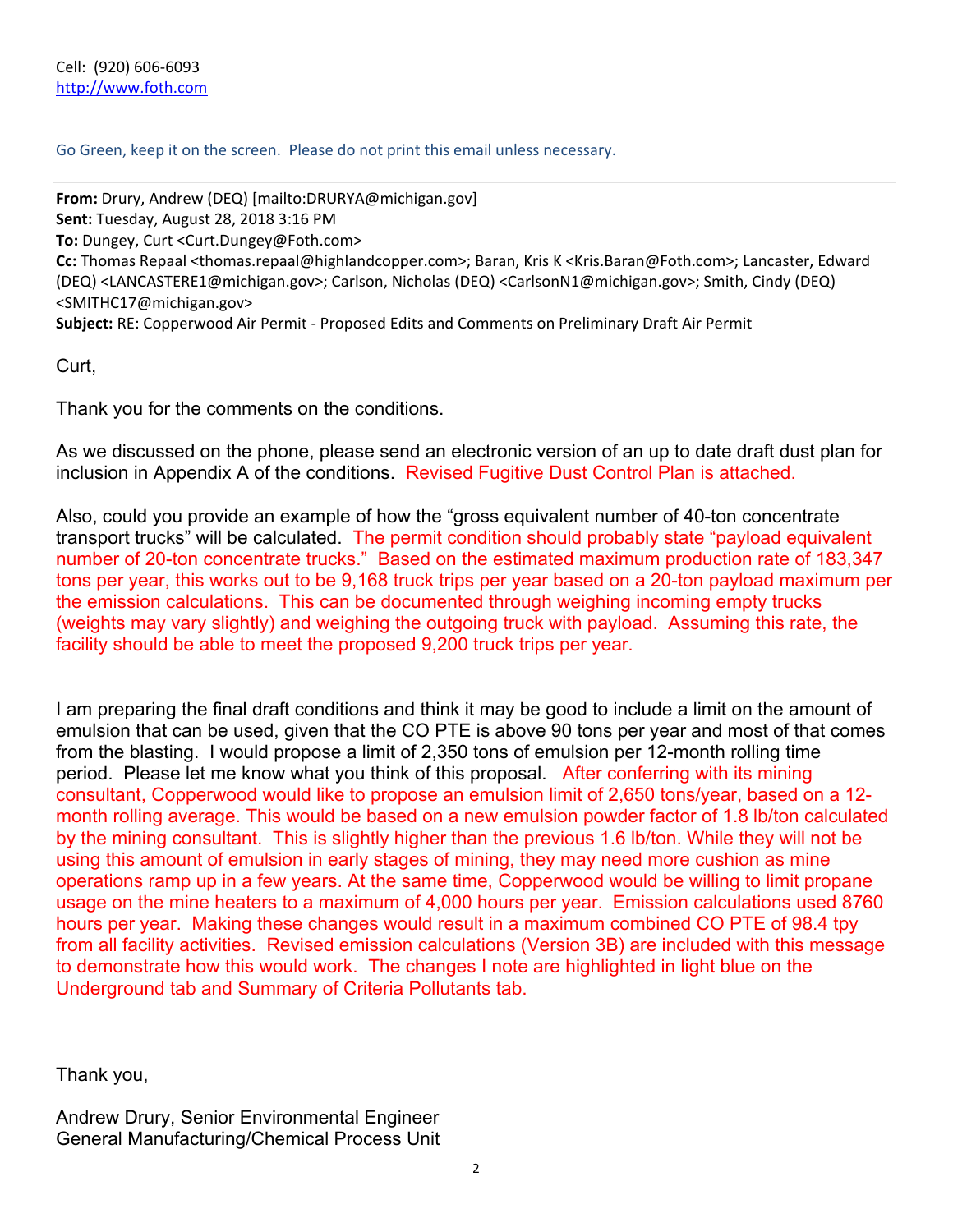**From:** Dungey, Curt <[Curt.Dungey@Foth.com>](mailto:Curt.Dungey@Foth.com)  **Sent:** Thursday, August 23, 2018 11:41 AM **To:** Drury, Andrew (DEQ) <DRURYA@michigan.gov> **Cc:** Thomas Repaal <[thomas.repaal@highlandcopper.com>; Ba](mailto:thomas.repaal@highlandcopper.com)ran, Kris K [<Kris.Baran@Foth.com>](mailto:Kris.Baran@Foth.com)  **Subject:** Copperwood Air Permit ‐ Proposed Edits and Comments on Preliminary Draft Air Permit

Andy:

 draft air permit that you provided last week. All proposed edits are in track changes. A few comments are shown in the Attached as a Share File and for your consideration are Copperwood's proposed edits and comments on the preliminary margins.

We can discuss further during our scheduled conference call next week.

 As before, even though this e‐mail may have an automatic confidentiality statement at the bottom, none of the information in this message should be considered confidential.

Please let us know if you have any questions or need clarifications.

Thanks

Curtis E. Dungey, CHMM, CIH Technical Advisor Foth Infrastructure & Environment, LLC 2121 Innovation Court, Suite 300 P.O. Box 5126 De Pere, WI 54115‐5126 Ph: (920) 496‐6918 / Fax (920) 496‐8516 Cell: (920) 606‐6093 <http://www.foth.com>

Go Green, keep it on the screen. Please do not print this email unless necessary.

IMPORTANT NOTICE

This communication including any attachments, (E‐mail) is confidential and may be proprietary, privileged or otherwise protected from disclosure. If you are not the intended recipient, please notify the sender, permanently delete this E‐Mail from your system and destroy any copies. Any use of this E‐Mail, including disclosure, distribution or replication, by someone other than its intended recipient is prohibited.